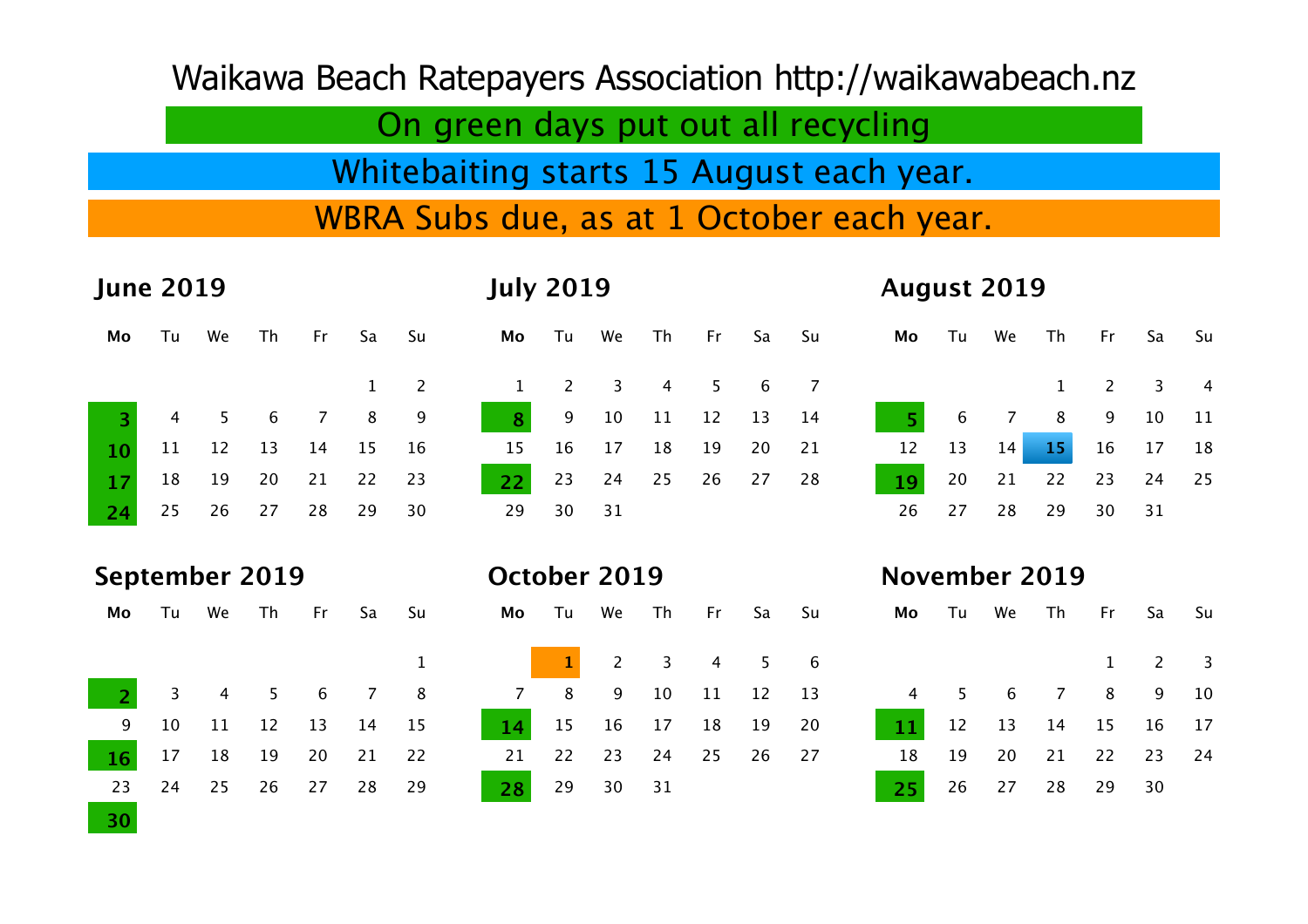## Waikawa Beach Ratepayers Association<http://waikawabeach.nz>

## On green days put out all recycling